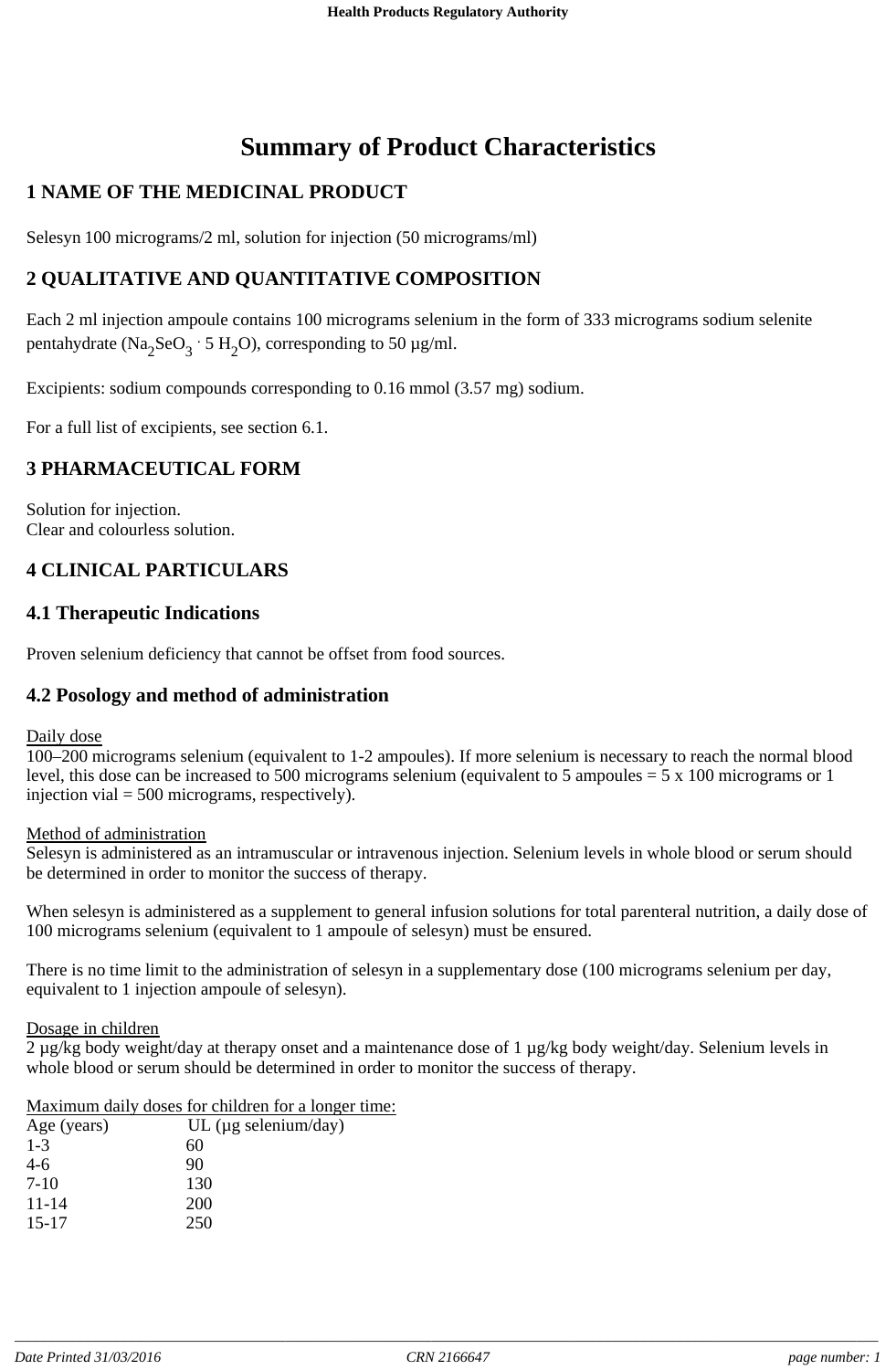#### Dosage in special patient groups

No scientific evidence exists which would require dosage adjustment in patients with renal or hepatic impairment.

#### Dosage in patients with renal or hepatic impairment

There is no scientific evidence on dosage adjustment in patients with renal or hepatic impairment.

## **4.3 Contraindications**

Hypersensitivity to any component of the product (active substance or excipients). Selenosis.

## **4.4 Special warnings and precautions for use**

Selesyn contains less than 1 mmol sodium (23 mg) per ml, therefore it is essentially "sodium free".

## **4.5 Interaction with other medicinal products and other forms of interaction**

When preparing an infusion solution with Selesyn as a supplement, it must be ensured that the pH value does not fall below 7.0 and that the solution is not mixed with reducing substances (e.g. vitamin C), as a precipitate of elemental selenium may possibly result *(see section 6.2 "Incompatibilities")*. Elemental selenium is not soluble in an aqueous medium and has no biological availability.

## **4.6 Fertility, pregnancy and lactation**

#### Pregnancy:

There are no data from the use of Selesyn in pregnant woman. Limited published data from animal studies reveal only evidence for toxicity to reproduction at maternally toxic dose.

No adverse effect of sodium selenite on the pregnancy or unborn child is expected, provided that it is used in case of proven selenium deficiency.

#### Lactation:

Selenium is excreted in breast milk. Doses correcting selenium deficiency in breast feeding woman are not expected to exert adverse effects on the suckling infant.

## **4.7 Effects on ability to drive and use machines**

None.

## **4.8 Undesirable effects**

'General disorders and administration site conditions' Frequency not known (cannot be estimated from the available data): After intramuscular administration local pain has been reported.

#### Reporting of suspected adverse reactions

Reporting suspected adverse reactions after authorisation of the medicinal product is important. It allows continued monitoring of the benefit/risk balance of the medicinal product. Healthcare professionals are asked to report any suspected adverse reactions via HPRA Pharmacovigilance, Earlsfort Terrace, IRL - Dublin 2; Tel: +353 1 6764971; Fax: +353 1 6762517. Website: www.hpra.ie; E-mail: medsafety@hpra.ie.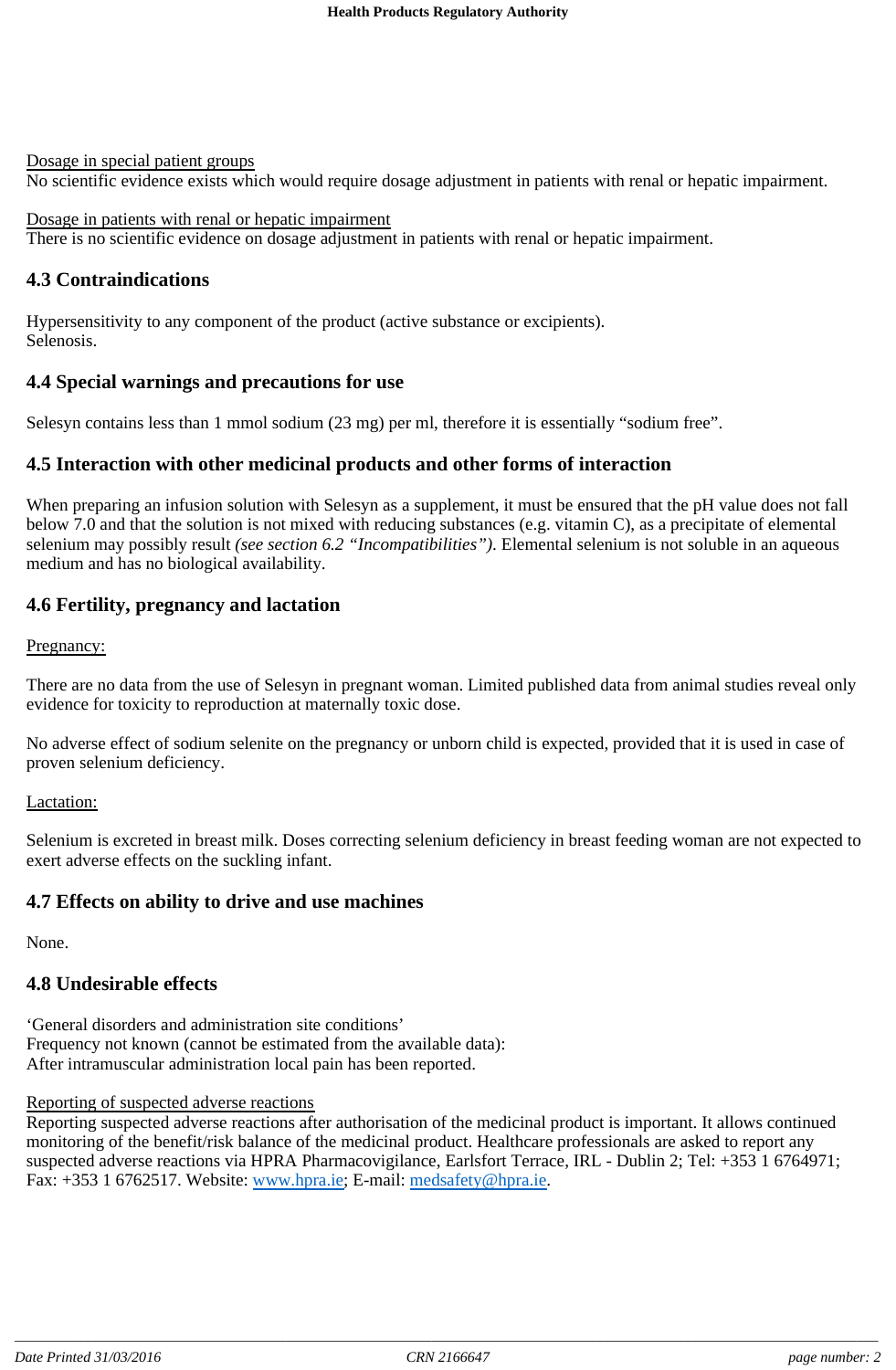## **4.9 Overdose**

Signs of an acute overdose are an odour of garlic on the breath, tiredness, nausea, diarrhoea and abdominal pain. Chronic overdose can affect growth of nails and hair and may lead to peripheral polyneuropathy.

Countermeasures include gastric lavage, forced diuresis or the administration of high doses of vitamin C. In the case of an extreme overdose (1,000–10,000 times the normal dose) an attempt should be made to eliminate the selenium by dialysis. Administration of dimercaprol is not recommended as the toxic effect of selenium is potentiated.

## **5 PHARMACOLOGICAL PROPERTIES**

## **5.1 Pharmacodynamic properties**

## **Pharmacotherapeutic group:** Mineral supplement

**ATC code:** A12C E02

Selenium is a co-factor in various enzymes in the human body and therefore belongs to the essential trace elements. To date, more than 25 proteins and protein subunits containing selenium have been identified and most clinical and biochemical effects of selenium can be attributed to their activity. However, not all the effects of selenium are exclusively related to the action of different enzymes.

Selenium-containing glutathione peroxidase and selenium protein P have been identified in humans. Glutathione peroxidase is part of the anti-oxidant protection mechanism of the cell in mammals. As a constituent of glutathione peroxidase, selenium can delay the lipid peroxidation rate and thus the resultant damage to the cell wall. Glutathione peroxidase affects the metabolism of leukotrienes, thromboxanes and prostacyclines. In animals, type I iodothyronine-5'-deiodinase is characterised as a selenium enzyme that converts thyroxine  $(T_4)$  into triiodothyronine  $(T_3)$ , the active thyroid hormone.

A selenium deficiency is manifested in reduced selenium levels in whole blood or plasma and in the suppression of glutathione peroxidase activity in whole blood, plasma or thrombocytes. The pathophysiological relevance of seleniumdependent reactions has been demonstrated in studies of selenium deficiencies in humans and animals: Selenium deficiency activates and inhibits the response of immunological mechanisms, particularly non-specific cell and body fluid responses. Selenium deficiency affects the activity of various hepatic enzymes. Selenium deficiency potentiates damage occasioned to the liver by oxidative or chemical factors and the toxicity of heavy metals such as mercury and cadmium.

For humans, the following diseases are described as a consequence of selenium deficiency: Keshan disease, an endemic cardiopathy, and Kaschin-Beck disease, an endemic osteoarthropathy that is associated with very severe deformity of the joints. Clinically manifest selenium deficiency is also observed as a consequence of long-term parenteral nutrition and unbalanced diets.

## **5.2 Pharmacokinetic properties**

Sodium selenite is not immediately converted to proteins. In the blood, the majority of the supply of selenium is used by the erythrocytes and converted to hydrogen selenide under the action of enzymes. Hydrogen selenide acts as a central pool of selenium for both elimination and the specific integration of selenium in selenoproteins. Reduced selenium binds to plasma proteins that migrate to the liver and other organs. Secondary plasma transport from the liver to the target tissues, that produce glutathione peroxidase by synthesis, probably occurs via a P-selenoprotein containing selenocysteine. The subsequent metabolic pathway of selenoprotein synthesis has to date only been studied in prokaryotes. In the metabolic process, selenocysteine is specifically incorporated in the peptide chains of glutathione peroxidase.

All excess hydrogen selenide is metabolised via methylselenol and dimethylselenide to the trimethylselenonium ion, the principal elimination product.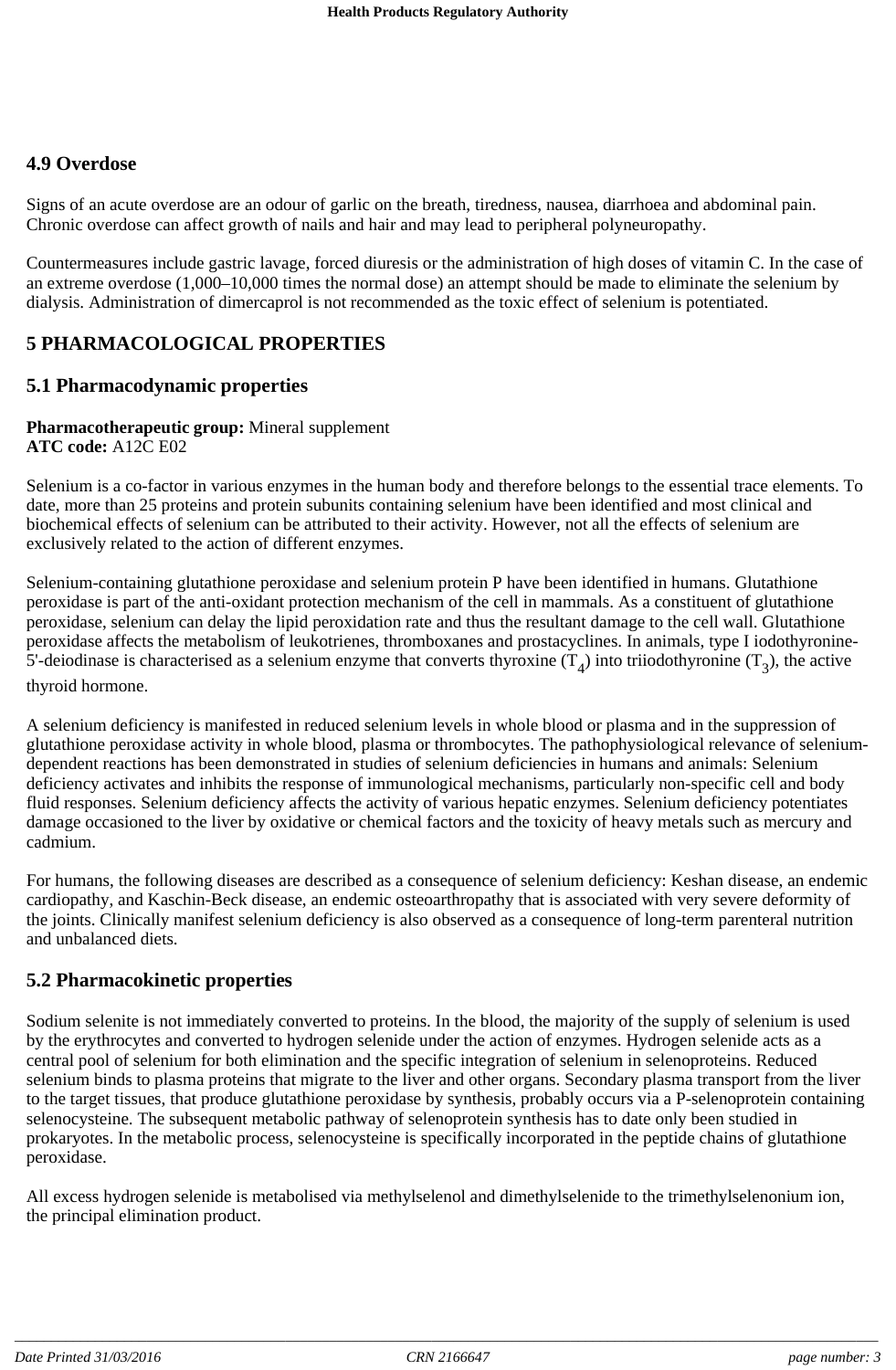After oral administration, selenium is principally absorbed from the small intestine. Absorption of sodium selenite in the intestine is not regulated by homeostatic mechanisms. Depending on the concentration of sodium selenite and the presence of related substances, it is usually between 44% and 89%, and sometimes more than 90%. The amino acid cysteine increases the absorption of sodium selenite.

The total quantity of selenium present in the human body is between 4 mg and 20 mg. Humans excrete selenium in the faeces, via the kidneys and through the respiratory system, depending on the amount administered. Selenium is predominantly eliminated in the form of the trimethylselenonium ion via the kidneys. Elimination is dependent on the selenium status.

After intravenous or oral administration, the process of selenium elimination was divided into three phases. After oral administration of 10 micrograms in the form of [<sup>75</sup>Se] sodium selenite, 14–20% of the absorbed selenium is eliminated via the kidneys in the first two weeks, while almost nothing was eliminated via the lungs and skin. The retention of selenium in the whole body decreased in three phases, with half-lives of 0.7–1.2 days in phase 1, 7–11 days in phase 2 and 96–144 days in phase three. The selenium concentration decreased more rapidly in the liver, heart and plasma than in the skeletal muscles or in the bones. Of an intravenously administered dose of  $[^{75}$ Se] sodium selenite, 12% was excreted in the first 24 hours. A further 40% was eliminated with a biological half-life of 20 days. The half-life of the third phase was 115 days.

Elimination after oral and intravenous administration of a physiological dose of  $[74$ Se] sodium selenite was compared directly: after administration of 82 microgram*s* selenium in the form of sodium selenite, 18% of the intravenous dose and 12% of the oral dose was eliminated via the kidneys in the first 24 hours together with metabolised physiological selenium. After this phase, the process of elimination by both routes of administration is more or less the same. In healthy volunteers, the elimination of orally and parenterally administered sodium selenite was comparable.

## **5.3 Preclinical safety data**

Published literature on single and repeated dose toxicity of selenium and sodium selenite reveals no evidence for adverse health effects in addition to those already known from experience in humans. Toxicity to reproduction was only found at very high doses and no evidence was found for a risk of teratogenic ef-fects in mammals at nonmaternally toxic doses. Although mutagenicity and carcinogenicity data are inconclusive, because there is evidence for both positive as well as negative effects, the adverse effects on these endpoints are generally found at concentrations above the normal physiological levels.

## **6 PHARMACEUTICAL PARTICULARS**

## **6.1 List of excipients**

Sodium chloride Hydrochloric acid Water for injections.

## **6.2 Incompatibilities**

When preparing an infusion solution with Selesyn as a supplement, it must be ensured that the pH value does not fall below 7.0 and that the solution is not mixed with reducing substances (e.g. vitamin C), as a precipitate of elemental selenium may possibly result. On grounds of safety, non-specific precipitation should be avoided after mixing infusion solutions with Selesyn.

## **6.3 Shelf life**

Unopened: 4 years. Use immediately after opening.